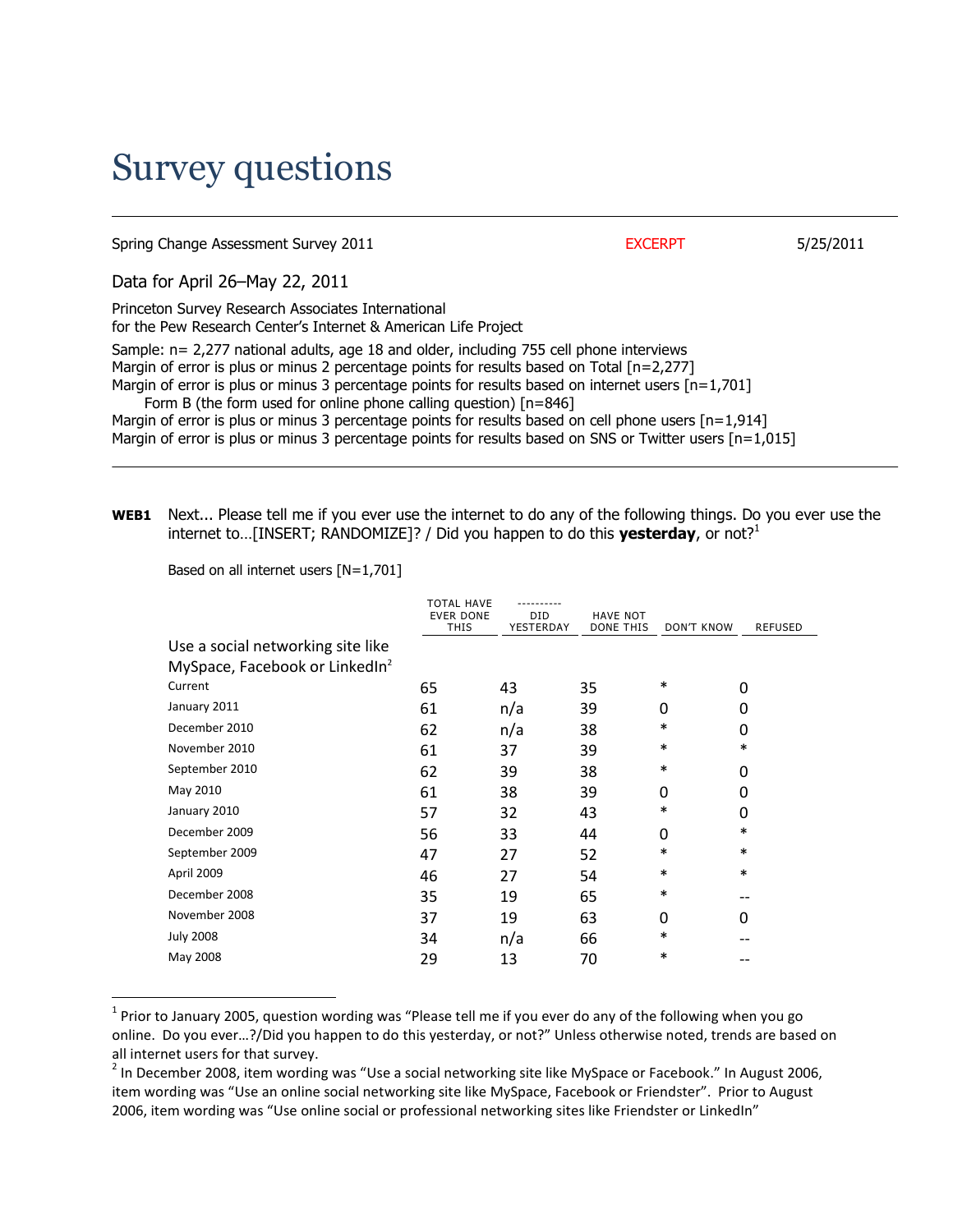| August 2006    | 16 | 84 | $- -$ |
|----------------|----|----|-------|
| September 2005 |    | 88 | $- -$ |
| February 2005  |    | q1 | $- -$ |

**SNS2** About how often do you visit social networking sites? (READ 1-6)<sup>3</sup>

| May 2008 |
|----------|
|          |
|          |
|          |
|          |
|          |
|          |
|          |
|          |
|          |
|          |
| [n=328]  |
|          |

**SNS3** How many social networking sites do you currently have a profile on?<sup>4</sup> Based on SNS or Twitter users

|   | current     |              | Sept 2009 | May 2008      |
|---|-------------|--------------|-----------|---------------|
| ℅ | 2           | None         | n/a       | n/a           |
|   | 55          | One          | 45        | 54            |
|   | 25          | Two          | 36        | 29            |
|   | 10          | Three        | 10        | 8             |
|   | 7           | Four or more | 6         | 5             |
|   | 1           | Don't know   | 1         | $\mathcal{P}$ |
|   | $\ast$      | Refused      | 1         |               |
|   | $[n=1,015]$ |              | $[n=680]$ | $[n=328]$     |
|   |             |              |           |               |

l

 $^3$  Prior to May 2011, question was asked of SNS users only and wording was "How often do you visit [the social networking web site where you have a profile / the social networking web site with the profile you use most often] – several times a day, about once a day, every few days, once a week or less often?" Results for "3-5 days a week" reflect trend category "Every few days" and "1-2 days a week" reflect trend category "Once a week."

 $<sup>4</sup>$  Prior to May 2011, question was asked of SNS users only.</sup>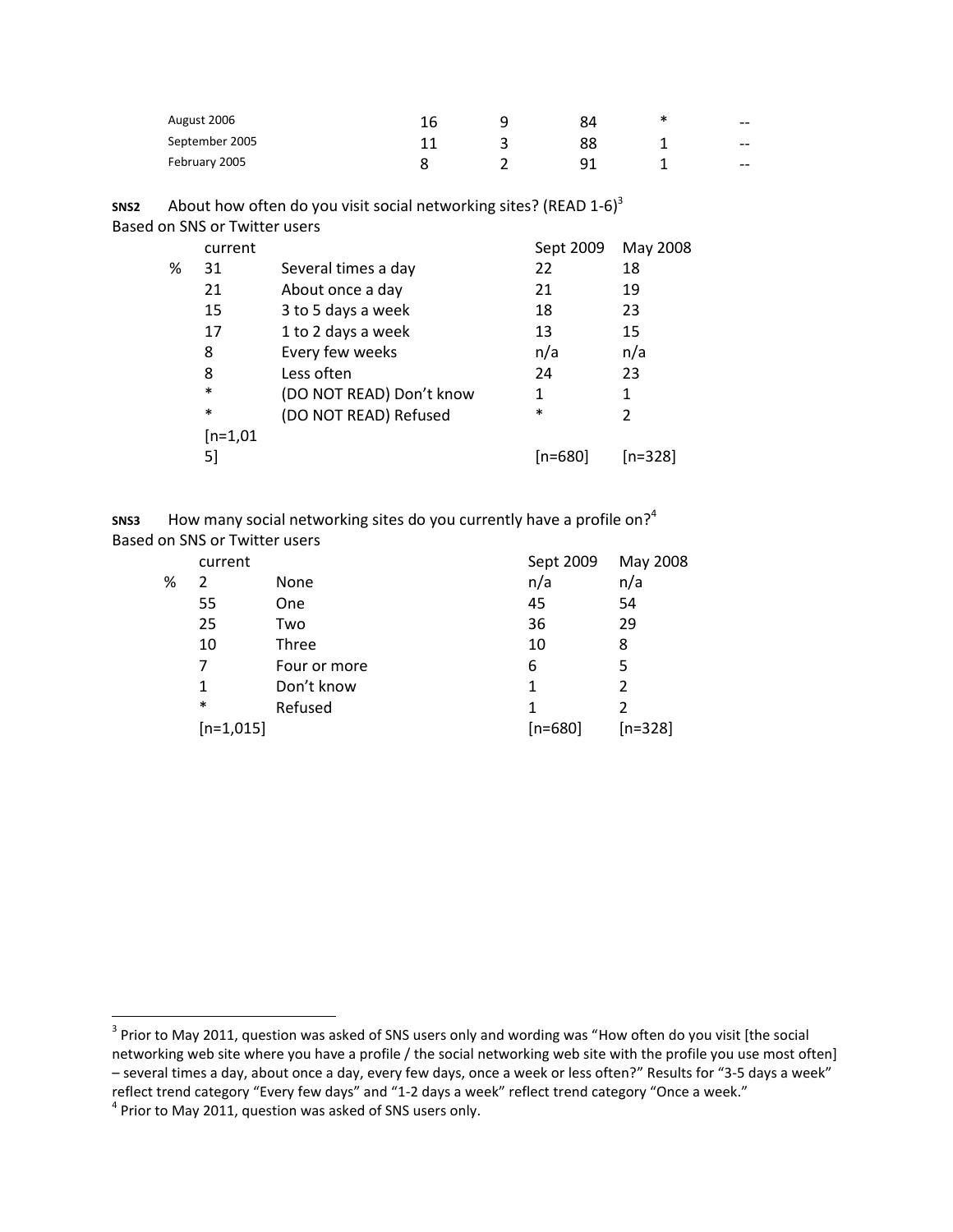**SNS4** [IF HAVE PROFILE ON ONE SNS SITE:] On which social networking site do you currently have a profile? / [IF HAVE PROFILES ON MULTIPLE SITES:] On which social networking sites do you currently have a profile? [PRECODED OPEN-END]<sup>5</sup>

Based on SNS or Twitter users who have an SNS profile

|   | current |                         | <b>SEPT 2009</b> |
|---|---------|-------------------------|------------------|
| ℅ | 93      | Facebook                | 73               |
|   | 23      | <b>MySpace</b>          | 48               |
|   | 11      | Linked In               | 14               |
|   | 11      | Twitter                 | 6                |
|   | 2       | Tagged                  | 1                |
|   | 2       | Yahoo / Yahoo Messenger | 1                |
|   | 2       | YouTube                 | 1                |
|   | 9       | Other (SPECIFY)         | 10               |
|   | 1       | Don't know              | 1                |
|   | 2       | Refused                 | 3                |
|   | [n=975] |                         | [n=680]          |

Note: Total may exceed 100% due to multiple responses.

**SNS5** [IF HAVE PROFILE ON ONE SNS SITE:] Do you have multiple profiles on this site, or do you have only one profile? / [IF HAVE PROFILES ON MULTIPLE SITES:] Do you have multiple profiles on any social networking sites, or do you have only one profile on each site?

Based on SNS or Twitter users who have an SNS profile [N=975]

- current
- % 8 Multiple profiles
	- 92 One profile
	- 0 Don't know
	- \* Refused

 5 September 2009 question was asked of SNS users only and wording was "On which social networking site do you have a profile? / On which Social Networking sites do you have a profile?"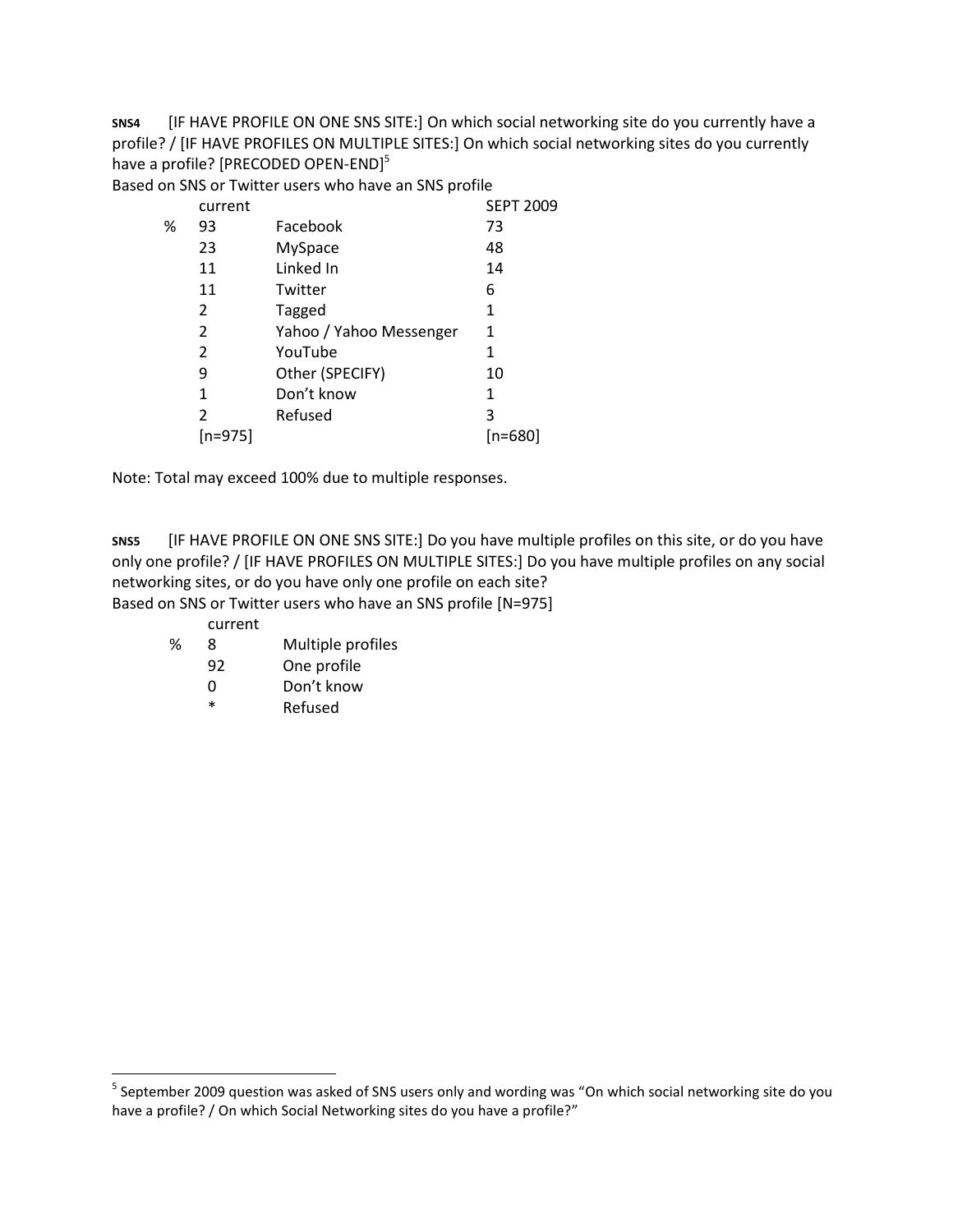**SNS5a** Thinking now just about the profile you use most often, on which site is that profile located? [PRECODED OPEN-END]

Based on SNS or Twitter users who have an SNS profile on multiple sites [N=383]

## current

- % 79 Facebook
	- 5 Twitter
	- 3 Linked In
	- 3 MySpace
	- 1 My Yearbook
	- 1 YouTube
	- \* Google Buzz<br>\* Tagged
	- **Tagged**
	- 0 Bebo
	- 0 Digg
	- 0 Flickr
	- 0 Last.FM
	- 0 Tumblr
	- 0 Ustream
	- 4 Other (SPECIFY)
	- 2 Don't know
	- 2 Refused

**SNS6** Thinking just about the profile you use most often... Is your profile set to PUBLIC so that everyone can see it... is it PARTIALLY PRIVATE, so that friends of friends or your networks can see it... or is it PRIVATE, so that only your friends can see?

Based on SNS or Twitter users who have an SNS profile [N=975]

- current
- % 20 Public
	- 19 Partially private
	- 58 Private (friends only)
	- 3 Don't know
	- \* Refused

**SNS7** On this private profile, do you limit what certain friends can and cannot see, or can all your friends see the same thing?

Based on SNS or Twitter users whose profile is at least partially private [N=756]

## current

- % 26 Limit what certain friends can see
	- 72 All friends see the same thing
		- 2 Don't know
		- \* Refused